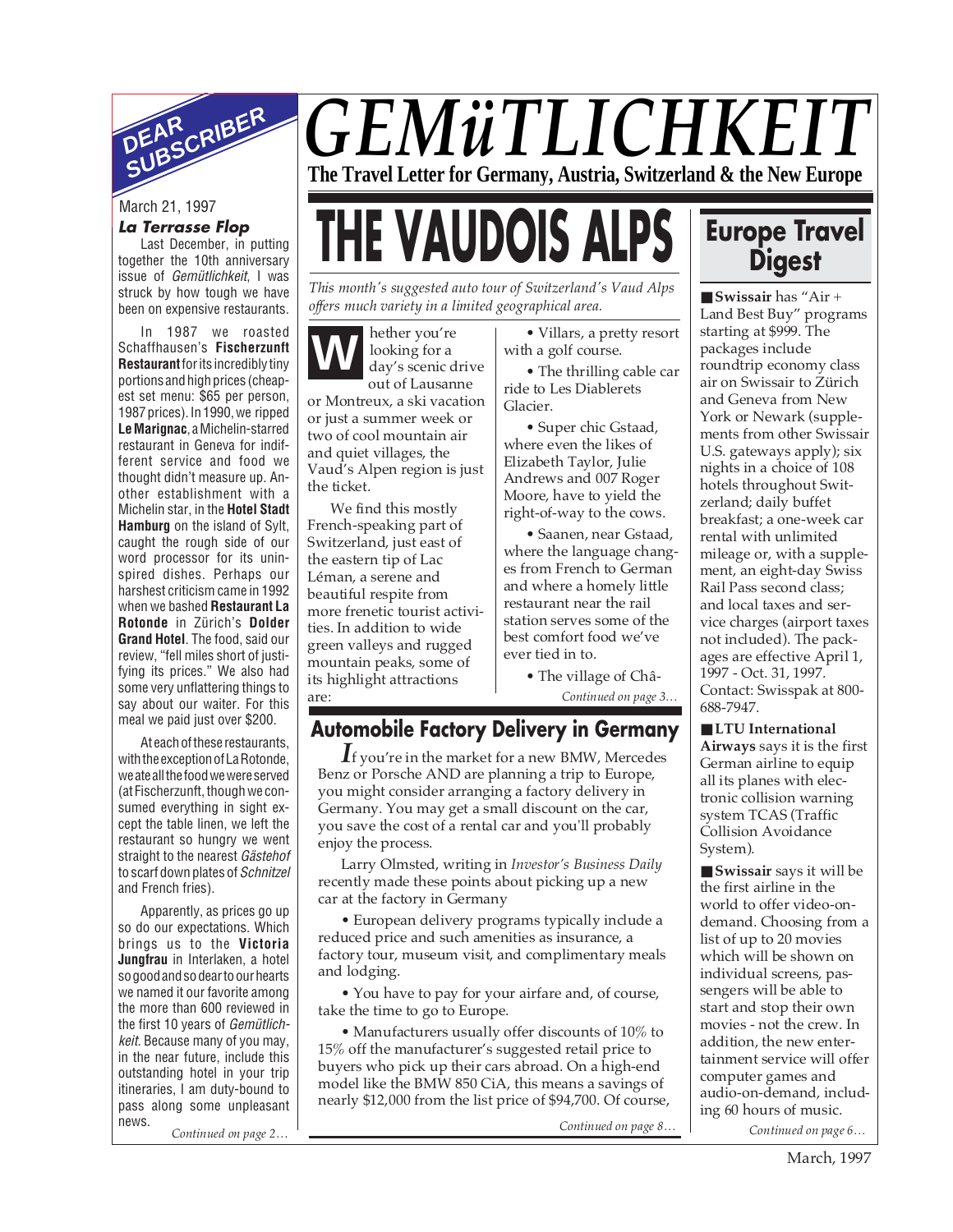#### *DEAR SUBSCRIBER Continued from page 1*

Last November, the VJ's **La Terrasse Restaurant** served us one of the most disappointing and expensive meals we've ever had.

Relaxing for a couple days at our favorite hotel, we opted for a thrifty first night dinner at the simple but pleasant restaurant in the **Hotel Hardermannli.** The hearty, tasty meal cost 59 Sfr., not including beverages. That's \$41 at today's exchange rate and, as you'll see, about half what we paid the next night for a first-course rice dish.

But the next night we decided to go "whole hog" with a long, expensive, delicious dinner at Victoria Jungfrau's La Terrasse. Some say two out of three ain't bad; but in this case that stat doesn't wash.

At the outset, it seemed the night would be a memorable one. The dining room was as beautiful and inviting as ever. Squadrons of epauleted waiters flitted here and there decanting venerable bottles of wine and replacing endless flights of silverware. Glass and tableware sparkled under the flickering candlelight and the pianist at the burnished grand piano rippled effortlessly up and down the keyboard. In a state of relaxed anticipation of good things to come we sipped champagne and read the menu. Unfortunately, that was as good as it got.

2

 $\mathfrak{D}$ 

1

21

The food served was way out of whack with the prices charged.

Easily the biggest — and most costly disappointment was an order of risotto with white truffles which we asked to be divided. This first-course rice dish was so heavily salted and thick with cheese it overpowered the taste of the truffles. By the way, we were charged an additional 20% for it to be split.

This pricing policy is a first for me and I can't imagine it is popular with the restaurant's customers. It boosted the price of that one small but incredibly expensive dish from 69 to 82.8 Sfr. or about \$64 (November exchange rates).

The two ordinary main dishes, lamb cutlets and veal piccata, were of a caliber that we find at much simpler and less expensive restaurants. The sogginess of the onion tart that came with one main course was evidence of its having been warmed in a microwave. The cutlets

had a nice, smoky grilled tasted but were hampered by a far too liberal dose of herbed butter. Flute Champagne<br>Jungtrau Alpenny<br>Barolo Monpriva<br>Barolor's port 30.00<br>12.00 Flute Champennwater 105.00<br>Jungfrau Alpennya. 19.00<br>Jungfrau Alpennya. 69.00<br>Paylor's Port 69.00 Flute Char Alpenin.<br>
Jungfrau Alpenina. 19.00<br>
Jungfrau Monpriva. 69.00<br>
1 Barolo Truffe 27. 105.00 Risotto Truffe<br>40%<br>Kleinere port.<br>Risotto Truffe 69.00 40% 1Explor<sup>es</sup> Fruffe<br>
Risotto Truffe<br>
27.60-<br>
27.60-<br>
Kleinere Pruffe<br>
27.60-<br>
27.60-<br>
27.60- $\mathcal{L}$ Risotto Truffe 69.00<br>
Risotto Truffe 77.6<br>
Risotto Truffe 77.6<br>
Risotto Port. 43. 40% 1Kleinere Truffe<br>
Risotto Truffe<br>
20.00<br>
29.00<br>
20.000<br>
20.0000 20.000<br>
20.0000 20.000<br>
20.0000 20.000  $\mathcal{L}$ Cote d'Agneau<br>Picatta de Veau<br>Salatbuffet<br>Chariot de Fromage<br>Chariot de Fromage<br>RECHNUNGSSAL  $27.60 - 43.00$ 1 Picatta de Veau 49.00<br>30.00 2ote u de Veau<br>Salatbuffet 30.00<br>Salatbuffet 300.80<br>Charin LNGSAL 2Cote d'Ab Veau<br>
Cote d'Ab Veau<br>
Picatta de Fromage 400.80<br>
Salatour de Fromage 400.80<br>
Chariot de Fromactual bill.)<br>
RECHNUNG from actual bill. *(Transcribed from actual bill.)* **Dinner For Two La Terrasse Restaurant November 25, 1996**

I think of veal piccata as a somewhat delicate dish; the veal pounded thin, the sauce light and just a little lemony. In this case it was a brawny slab of meat covered with a gluten-

ous gravy that had a taste I associate with prepackaged sauces. The accompanying stuffed tortellini was also leaden and covered with a thick sauce.

These dishes might be acceptable at a lowly village Gasthaus, but at the show restaurant of the great Victoria Jungfrau they are an embarrassment. Quality ingredients microwave-heated and bathed in heavy-handed, possibly even prepackaged, sauces is a disgrace. Such food does not begin to do justice to this wonderful, enchanting dining room with its high windows and views of the Jungfrau.

Let me emphasize that the hotel itself is as good as ever; by all means go there. La Terrasse, however, should be avoided.

#### **Swissair Clarification**

Last month we may have unintentionally misled some readers with our explanation of how Gemütlichkeit's free business class upgrade on **Swissair** works. The upgrade is good only with purchase of a full-fare economy class ticket. The full-fare ticket is an airline's highest priced economy ticket and is much more expensive than advance purchase fares, sale fares or other restricted fares. A full-fare economy ticket to Zürich from the West Coast, for example, currently costs \$3,310. Subtract the normal Gemütlichkeit \$150 price reduction and one ends up with a \$4,484 business class ticket for \$3,160, a 30% discount of \$1,324. Swissair's current lowest price economy fare from the West Coast is \$716, or \$666 with the usual Gemütlichkeit \$50 price reduction.

If you have general questions about the Swissair reduced price program for Gemütlichkeit subscribers, please phone 800-521- 6722. If you need fare information or wish to be ticketed on Swissair at the special Gemütlichkeit rates, phone 800-238-0399 (not available from some area codes) or 310-335-5900 and ask for Shirley. — RHB

| Vol. 11, No.3                                                                                        | <i><b>GEMüTLICHKEIT</b></i>                                          |                                                               |                           | <b>HOTEL RESTAURANT RATING KEY</b> |        |
|------------------------------------------------------------------------------------------------------|----------------------------------------------------------------------|---------------------------------------------------------------|---------------------------|------------------------------------|--------|
| <b>March, 1997</b>                                                                                   | The Travel Letter for Germany, Austria, Switzerland & the New Europe | <b>Rating Scale</b>                                           | <b>Scale</b>              | <b>Hotel Rating Criteria</b>       |        |
|                                                                                                      |                                                                      | Excellent                                                     | $16 - 20$                 | People/Service                     | $30\%$ |
|                                                                                                      |                                                                      | Above Average                                                 | 12<br>$-15$               | Location/Setting                   | 15%    |
| <b>Editor &amp; Publisher:</b>                                                                       | Robert H. Bestor, Jr.                                                | Average                                                       | 8<br>- 11                 | Guestrooms                         | 30%    |
| <b>Associate Editors:</b>                                                                            | Elizabeth Schiller, Bruce Woelfel                                    | Adequate                                                      | $4 - 7$                   | Public rooms                       | 5%     |
| <b>Contributing Editors:</b>                                                                         | C. Fischer, R. Holliday                                              | Unacceptable                                                  | -3<br>0<br>$\blacksquare$ | Facilities/Restaurant              | 20%    |
| <b>Design &amp; Composition:</b>                                                                     | Paul T. Merschdorf                                                   |                                                               |                           |                                    |        |
| <b>Consulting Editor:</b>                                                                            | Thomas P. Bestor                                                     | <b>Value Rating</b>                                           | Scale                     | <b>Restaurant Criteria</b>         |        |
|                                                                                                      |                                                                      | <b>Outstanding Value</b>                                      | $17 - 20$                 | Food                               | 65%    |
| <b>Subscription Dept:</b>                                                                            | Andy Bestor, K. Steffans                                             | Very Good Value                                               | 12<br>- 16                | Service                            | 20%    |
| <b>Gemütlichkeit</b> (ISSN 10431756) is published monthly by UpCountry Publish-                      |                                                                      | Average Value                                                 | 9<br>- 11                 | Atmosphere                         | 15%    |
| ing, 2892 Chronicle Avenue, Hayward, CA 94542. TOLL FREE: 1-800/521-                                 |                                                                      | <b>Below Average Value</b>                                    | 5<br>- 8                  |                                    |        |
| 6722 or 510/538-0628. Fax: 510/582-8296. e-mail rbestor@ix.netcom.com.                               |                                                                      | A Rip-Off                                                     | 0<br>4<br>$\sim$          |                                    |        |
| Subscriptions are \$67 per year for 12 issues. While every effort is made to                         |                                                                      |                                                               |                           |                                    |        |
| provide correct information in this publication, the publishers can make no                          |                                                                      | <b>Special © Designation</b>                                  |                           |                                    |        |
| guarantees regarding accuracy. Periodicals postage paid in Hayward, CA.                              |                                                                      | By virtue of location, decor, charm, warmth of management, or |                           |                                    |        |
| <b>POSTMASTER: SEND ADDRESS CHANGES TO:</b><br>Gemütlichkeit, 2892 Chronicle Ave., Hayward, CA 94542 |                                                                      | combination thereof, an especially pleasant establishment.    |                           |                                    |        |
|                                                                                                      |                                                                      |                                                               |                           |                                    |        |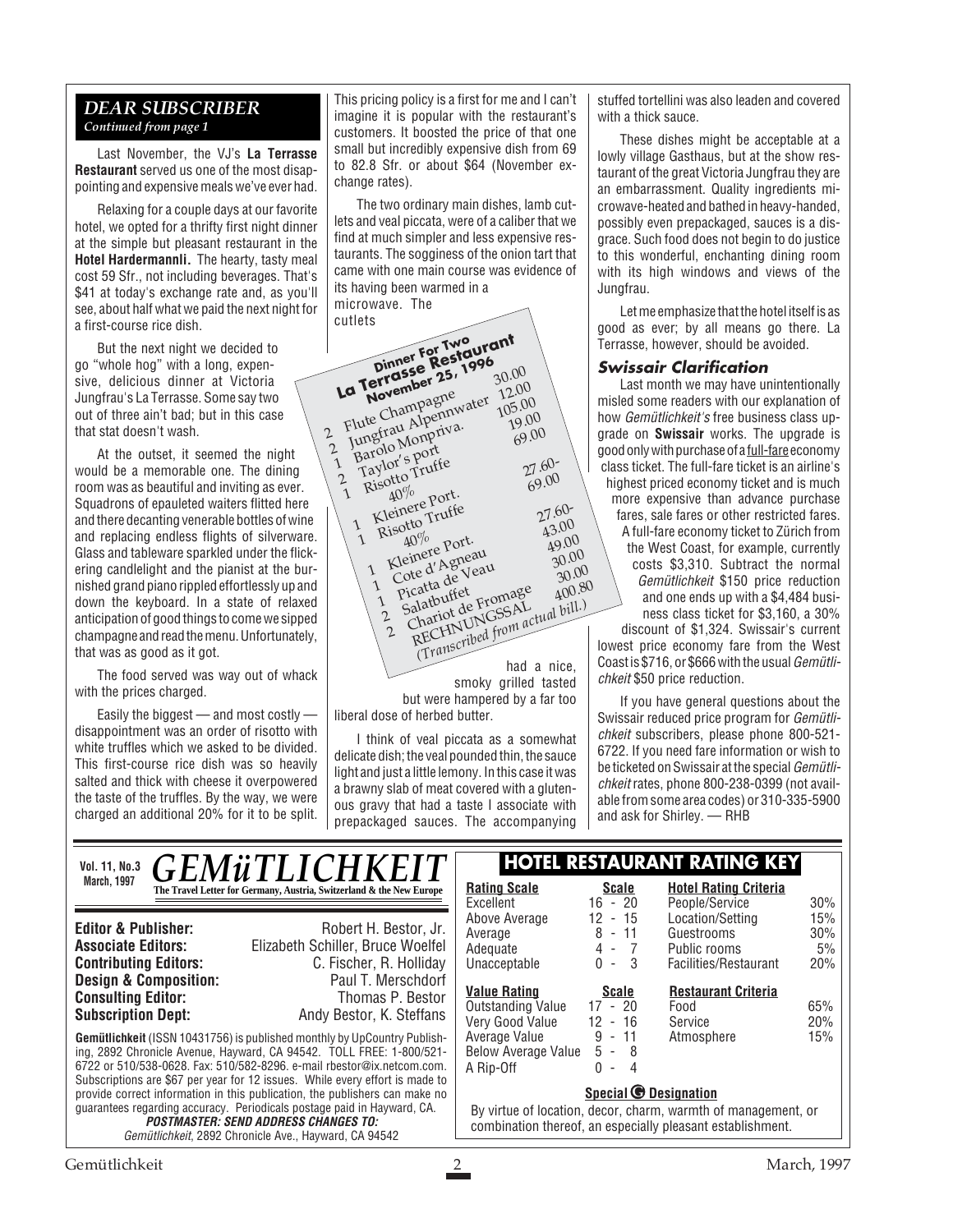#### *VAUDOIS ALPS Continued from page 1*

teau d'Oex, where actor David Niven lived his last years and is buried.

• Leysin, a town which hangs on the rim of the Alps looking over the lake and the Rhône Valley.

#### **Villars**

If you choose to see this region as a daytrip from the lake, take the Red Road along the lake south toward Martigny. At Bex, take the winding White Road through the vineyards up into the mountains toward Villars, about 18 km (11 miles). Since this road is closed in winter you may have to take the Yellow Road from Ollon (north of Bex).

Villars is a cheery resort town set among the trees. With the possible exception of Gstaad (not covered in this issue; see *Gemütlichkeit*, August, 1990), it offers the widest choice of hotels of any town along this route. Here also is a golf course fit for a mountain goat, with some of the finest vistas from Pebble Beach to St. Andrews.

#### **The Glacier**

Continue on to Les Diablerets, in a lovely, open setting in the Ormonts valley. The town itself, however, is not much and we suggest continuing on to Col du Pillon where you can board the cable car for the ride to the Sex Rouge and Les Diablerets Glacier. The cost is about \$35 per adult. There is also a connection to the glacier from Reusch, but you miss the steepest, most interesting, leg of the trip. Once on top, there is a restaurant and you can hire a ride around the glacier on a snow-cat. Maybe the snow-cat still stops at the Yeti Palace and its small wooden deck that hangs above a sheer drop of about 5,000 feet. Not for the acrophobic.

Many will disagree, but we rank the cable car ascent to the Sex Rouge, coupled with the snow-cat/Yeti Palace caper, as Europe's best ride-tothe-top-of-a-mountain experience including the far more expensive and famous Jungfraujoch.

#### **A Good Meal**

Back on the road, continue on through tiny Gsteig (about 7 kilometers from Col du Pillon), over which loom several major peaks, including the Spitzhorn and the Schluchhorn.

From there it's about another 10 kilometers to Gstaad. Along the way you will cross the so-called "*Rösti* line," where the language changes from French to German — *Rösti* being that wonderful fried potato dish that is most popular in Germanspeaking Switzerland.



Gstaad is definitely worth a stroll, but we recommend stopping for lunch or dinner about three kilometers beyond in Saanen at the **Hotel Bahnhof**; or, if that is closed, the **Landhaus Hotel**. A Gstaad tourist office employee whispered the Bahnhof secret to us some years ago and it is one of our alltime favorites for simple, country food. The Landhaus has good food, too, as well as 18 pleasant guest rooms. It is a far less expensive alternative to the hotels of Gstaad.

#### **Château-d'Oex**

A few kilometers on — you are now on Red Road #11 — is Rougemont, a town of weathered wood chalets and a restored castle. You are now back in the French-speaking Vaud.

From there, it is another seven kilometers to the most appealing town of this circuit, Château-d'Oex, scattered over the rolling green hills and meadows of the Sarine valley. The best hotel on this drive, **Hostellerie Bon Accueil**, is here as well as a museum worth a visit, the **Musée du Vieux Pays d'Enhaut**, where one can see, recreated, the life-style of these mountain dwellers over a 700 year period. The museum also displays the region's unique art form, impossibly intricate paper cuttings.

Each January, Château-d'Oex is home to one of the world's largest hot air balloon events.

#### **Cheese Tour**

Inquire at the Château-d'Oex

tourist office about visiting **La Maison de L'Etivaz**, a cheesemaking cooperative. The cheese is made by individual farmers in the mountains in the summer, then brought to L'Etivaz to be stored and cured for up to three years. The facility is on the main road just beyond Château-d'Oex and the tour is worthwhile.

#### **A Very Back Road**

From Château-d'Oex the road winds through the Pissot Gorges and on to the Vallee d'Etivaz, where the road makes a

near 180-degree turn to the west and begins a steep climb.

*Continued on page 4…* As you drive through this rugged terrain, you will see huge, gray boulders beside the road. Some of them, however, are not really rocks. If you look carefully at just the right boulder or stone facing, you will see it is the camouflaged entrance to a tunnel. Inside these mountains are vast, mostly man-made, caverns which contain some of the materials and weaponry Switzerland has stored for use in case of foreign invasion. In fact, the keen observer will note many bridges on these mountain roads are constructed to be easily destroyed: the last man over sets off a small charge in just the right spot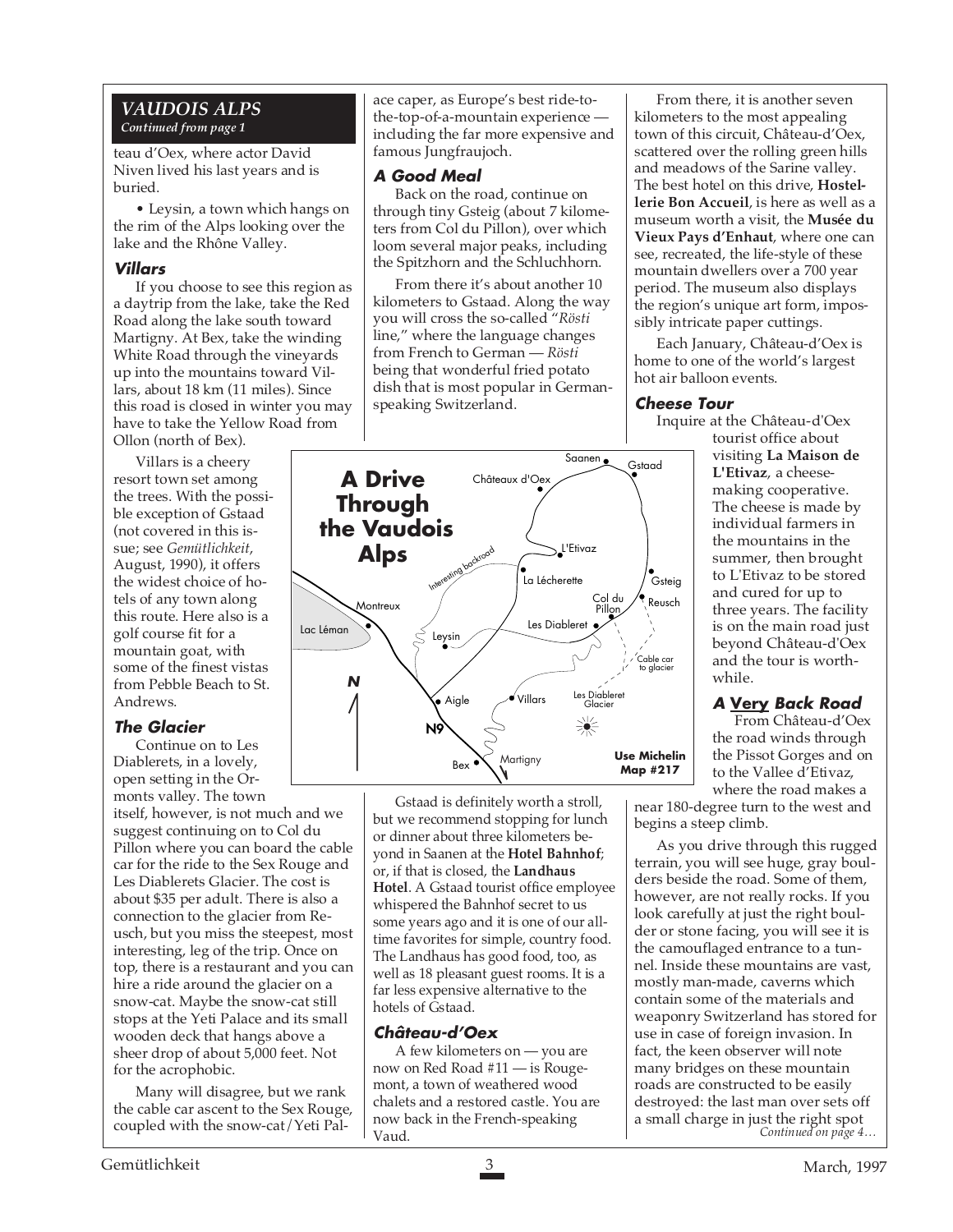#### *THE VAUD ALPS Continued from page 3*

and suddenly there is no bridge and a pursuing army is confronted by a yawning chasm.

At Lecherette, an alternative route is a tiny road that heads off to the west. It runs past a large mountain lake, de l'Hongrin, and through areas that are obviously used for maneuvers by the Swiss Army. It winds its way eventually to Aigle, about 25 kilometers. A short section of it is marked on the map "difficult or dangerous." We turned down this very interesting road but were stopped after about 12 kilometers when we encountered several feet of snow. In summer, however, this is an option for the adventurous driver. Before committing to this route, inquire if the road is open to auto traffic all the way to Aigle.

#### **Leysin**

Those who continue on Red Road 11 may want to detour just after La Planche, to the Yellow Road which deadends at Leysin.

This south-slope village, known as the "Balcony of the Alps," perches on a ledge high above Lac Léman and boasts many days of sunshine. Here, at the **Residence Leysin Parc**, we found some extraordinarily appealing condominiums for rent.

Lunch in the revolving **Restaurant Kuklos**, at the top of the Berneuse, offers not only a meal but ever changing views of Lac Léman, the Rhône Valley and such peaks as Les Diablerets, Eiger, Mont-Blanc and the tip of the Matterhorn. On Friday evenings in summer, Kuklos opens for special sunset dinners.

Complete the circuit, by retracing your steps to Red Road 11, take the right turn and wind down the mountain to the wine village of Aigle.

#### **Places to Stay**

Hotel du Golf et Marie Louise

Chalet-style hotel with wonderful rustic, mountain ambiance. Lots of wood, spacious guest rooms and an easy walk to anywhere in the village. The "golf" in the name refers to "minigolf." EDITOR'S CHOICE

#### **MORE INFO ON THE VAUD ALPS**

**Tourist Office** CH-1854 Leysin

**Tourist Office**

CH-1884 Villars-sur-Ollon Tel: 024/495 32 32, fax: 024/495 27 94

Tel: 024/494 22 44, fax: 024/494 16 16

#### **Tourist Office**

CH-1837 Château-d'Oex Tel: 029/924 77 88, fax: 029/924 59 58

**Tourist Office**

CH-1865 Les Diablerets Tel: 024/492 33 58/Fax: 024/492 23 48

#### **Packages Leysin**

The tourist office offers seven-day and two-day packages that include welcome drink, half board, child-care, membership in the New Sporting Club with free access to swimming pool, ice rink, Turkish bath and other activities. Seven-day packages include dinner at a local restaurant of your choice.

Per person high season prices for the two-night packages range from 125 to 235 Sfr. (\$86-\$162). Low season two-night packages are 109 to 209 Sfr. (\$75-\$144). High season seven-night packages go from 429 to 817 Sfr. (\$296-\$563). Seven-night arrangements in low season are from 379 to 735 Sfr. (\$261-\$507).

Prices are dependent upon the category of hotel chosen. For a three-star hotel the two-night per person rate is from 175 to 190 Sfr. (\$121-\$131) and the seven-night packages range from 615 to 695 Sfr. (\$424-4\$79).

The 1997 high season is 7/19/97 to 8/23/97

#### **Leysin Fitness**

Leysin's New Sporting Club offers six-day memberships for 35 Sfr. (\$24) per person. Facilities include swimming pool with Turkish bath, ice rink, tennis courts, squash courts, weight room, wall climbing, aerobic room, soccer field and curling. Except for the ice rink and pool, there are additional charges for use of the facilities.

#### **Golf in Villars**

Golf Club Villars, CP 152, CH-1884 Villars

Green fees on this 18-hole course are about \$35 on week days and \$40 on weekends. Golf packages that include seven nights double room, half board and five days of golf range from about \$375 to about \$1250 per person, depending on the season and hotel chosen.

#### **Cable Car to the Glacier**

Adult roundtrip prices from both Col du Pillon and Reusch are approximately \$35. Cars run from roughly 8:30 a.m. to 4:30 p.m. The three-stage trip takes about 30 minutes each way.

#### **Château-d'Oex Balloon Rides**

These peaceful, 60 to 90-minute flights can be booked year round for approximately \$225 per adult and \$115 for kids 8-12 years old. Especially recommended are the summer evening flights. Contact the Château-d'Oex tourist office.

#### **Fromagerie - Le Chalet** - **Château-d'Oex**

See cheese made daily, except Monday, at 1:30 p.m. Model railroad. Restaurant. Admission about \$2.

#### **Cheese-Making Package**

Stay overnight at a local farm and help with cheese-making. The per person price is about \$30 and includes all meals. However, the accommodations are very rustic and there are no private bathroom facilities. Contact the Château-d'Oex tourist office.

#### **Pays-d'Enhaut Museum** - **Château-d'Oex**

Local history and handcrafts. Worthwhile, especially the unique paper cuttings. Admission about \$2.50.

**Daily Rates:** 130 - 285 Sfr. (\$88-\$194 ) half board, doubles 210 -340 Sfr. (\$143-\$231) half board.

**Contact:** Hotel du Golf et Marie Louise, Villars CH-1884, tel. 024 35 24 77, fax 024 35 39 78. 70 well-appointed, mostly south-facing, rooms, many with balcony. Terrace for outdoor dining, tennis, lawn for sunbathers. Garage 10 Sfr. (\$7). **Rating:** QUALITY 16/20, VALUE 11/20

#### Hotel Panorama Villars

Centrally-located, four-star hotel with three restaurants, indoor pool, sauna and solarium.

**Daily Rates:** Singles 110 - 195 Sfr. (\$75-\$133 ), doubles 170 - 290 Sfr.

#### (\$116-\$197)

**Contact:** Hotel Panorama Villars, Villars CH-1884, tel. 024 36 21 11, fax 024 35 32 22. 110 rooms. **Rating:** QUALITY 14/20, VALUE 9/20

Hotel Pension Les Papillons

Very clean, cozy familyrun pension a short walk from the center. Very good value and lots of charm. EDITOR'S CHOICE

**Daily Rates:** Singles 38 - 80 Sfr. (\$26- \$54 ), doubles 100 - 170 Sfr. (\$68-\$116) **Contact:** Hotel Pension Les Papillons, Villars, CH-1884, tel. 024 35 34 84, 024 35 42 31, 5, 11 rooms. Some lower priced rooms without shower or toilet. Discounts for stays of three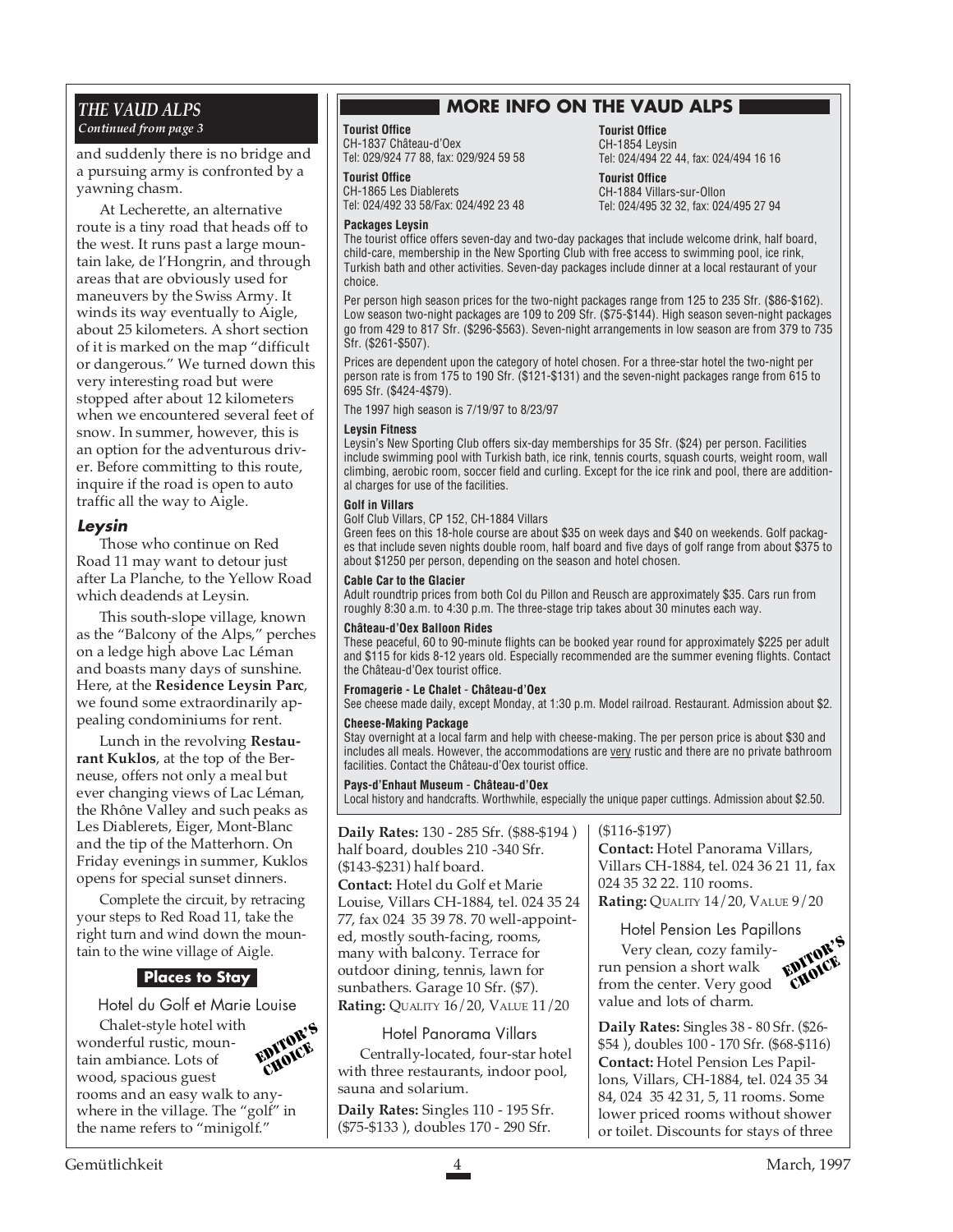days or longer **Rating:** QUALITY 9/20, VALUE 13/20

#### Ermitage

Big, overpriced, adequate. Could change when scheduled remodel takes place.

**Daily Rates:** Singles \$105-\$127, doubles \$163-\$209 **Contact:** Hotel Ermitage, Les Diablerets, CH-1865, tel. 024 53 15 51, fax 024 53 23 91. Approx. 70 rooms. **Rating:** QUALITY 9/20, VALUE 7/20

#### Le Chamois

The smell of cigarettes in public rooms is almost overpowering. Need we say more? Rooms very plain, most with linoleum floors. Not up to Swiss standards and not recommended.

**Daily Rates:** Singles 90 - 125 Sfr. (\$61- \$85), doubles 140 - 210 Sfr. (\$95-\$143) **Contact:** Le Chamois, Les Diablerets, CH-1865, tel. 024 53 26 53, fax 024 53 26 06. 63 rooms, most with balcony. **Rating:** QUALITY 6/20, VALUE 5/20

#### Hostellerie Les Sources

Nicely situated in the trees near a river, but we can't get excited about this hotel.

Daily Rates: Singles 88 - 120 Sfr. (\$60- \$82), doubles 136 - 180 Sfr. (\$93-\$122) Contact: Hostellerie Les Sources, Les Diablerets, CH-1865, tel. 024 53 21 26, fax 024 53 23 35. 49 double rooms.

**Rating:** QUALITY 7/20, VALUE 8/20

#### Les Diablotins

Caters to kids' groups and families and bears the scars to prove it. There are two to four beds in each room and none has private toilet facilities. Inexpensive but rough.

**Daily Rates:** Singles 38 - 62 Sfr. (\$26- \$42), doubles 58 - 112 Sfr. (\$39-\$76) **Contact:** Les Diablotins, Les Diablerets, CH-1865, tel. 024 53 16 33, fax 024 53 23 55. 62 rooms. **Rating:** QUALITY 5/20, VALUE 10/20 EDITOR'S **CHOICE** 

#### Hotel Landhaus

In the center of Saanen. Friendly management, comfortable guest rooms, good moderately-priced restaurant. Willing to bargain on room price if not fully booked.

**Daily Rates:** Singles 95 - 125 Sfr. (\$65-\$85 ), doubles 150 -210 Sfr. (\$102-\$143)

**Contact:** Hotel Landhaus, Saanen, CH-3792, tel. 033 744 58 58, fax 033 744 89 40. 18 rooms.

**Rating:** QUALITY 13/20, VALUE 11/20

#### Hostellerie Bon Accueil

Outstanding 18th century Hostellerie Bon Accueil<br>Outstanding 18th century<br>country chalet, full of antiques, fine rugs and cozy rooms. Rustic elegance. Dramatic views across the valley from a prime hillside site. Tremendous charm. Best hotel in the region (excluding Gstaad). CHOICE

**Daily Rates:** Singles 90 - 130 Sfr. (\$61- \$88 ), doubles 140- 200 Sfr. (\$95-\$136) **Contact:** Hostellerie Bon Accueil, Château-d' Oex, CH-1837, tel. 026 924 63 20, fax 026 924 51 26. 21 rooms, some designated nonsmoking. **Rating:** QUALITY 17/20, VALUE 17/20

#### Hotel Ermitage

This hotel has been spiffed up since our last stay here in 1988. Cozy public rooms, guest rooms on the small side. Management seems to care. Good, moderately-priced restaurant.

**Daily Rates:** Singles 80 - 100 Sfr. (\$54- \$68 ), doubles 130 - 160 Sfr. (\$88-\$109 ) **Contact:** Hotel Ermitage, Chateaud'Oex, CH-1837, tel. 026 4 60 30, fax 026 5 50 76. 21 rooms **Rating:** QUALITY 12/20, VALUE 14/20

#### Hotel Florissant

Has the feel of a private home. Much charm and a very good value. **Daily Rates:** Singles 48 - 60 Sfr. (\$33- \$41 ), doubles 90 - 116 Sfr. (\$61-\$79 ) **Contact:** Hotel Florissant, Chateau-d'Oex, CH-1837, tel. 026 4 60 60. 10 rooms, most with balcony. Lovely garden. **Rating:** QUALITY 11/20, VALUE 14/20

#### La Soldanelle

The emphasis at this family hotel is on heath and fitness. There are nonsmoking rooms and various "cure" programs and health facilities are available. Probably not for the casual one or two night stay.

**Daily Rates:** Singles 75 - 120 Sfr. (\$51- \$82 ), doubles 110 - 180 Sfr. (\$75-\$122) **Contact:** La Soldanelle, Chateaud'Oex, CH-1837, tel. 026 4 45 45, fax

026 4 45 46. 48 rooms, some nonsmoking. **Rating:** QUALITY 10/20, VALUE 10/20

Residence Leysin Parc

Perhaps the finest vacation rental units we have seen. Top quality construction with lots of wood. Spacious rooms. Great views. Outstanding. Remember, you are only 25 minutes from Montreux here. EDITOR'S CHOICE

**Weekly Rates:** Studios from about 600 to 1500 Sfr. (\$408-\$1020). Two room apartments from about 900 to 2000 Sfr. (\$612-\$1361). Three room apartments from about 1100 to 2300 Sfr. (\$748-\$1565)

**Contact:** Residence Leysin Parc, Leysin, CH-1854, tel. 024 494 26 22. **Rating:** QUALITY 18/20, VALUE 15/20

#### Le Grand Chalet

Above average Swiss hotel in a very quiet location with splendid views. Pleasant management. Restaurant serves good meals for less than 20 Sfr. (\$14).

**Daily Rates:** Singles 72 - 107 (\$49- \$73), doubles 124 - 200 (\$84-\$136 ) **Contact:** Le Grand Chalet, Leysin, CH-1854, tel. 024 34 11 36, 024 34 16 14. 30 rooms, most with balcony. **Rating:** QUALITY 13/20, VALUE 11/20

#### Les Orchidées

Turn of the century building with high ceilings and large rooms. Good value. Very warm welcome.

**Daily Rates:** Singles 54 - 95 Sfr. (\$37- \$65 ), doubles 108 - 190 Sfr. (\$73-\$129) **Contact:** Les Orchidées, Leysin, CH-1854, tel. 024 34 14 21, 024 34 18 10. Rooms are equipped with telephone and radio.

**Rating:** QUALITY 11/20, VALUE 15/20

#### **Places to Eat**

#### L'Ormonan

In the center of town. O.k. for a snack. Good mountain views. Some outdoor tables.

L'Ormonan, Les Diablerets CH-1865, tel. 024/53 18 38. Inexpensive

#### Les Lilas

Rustic, country atmosphere. Linen tablecloths and napkins. Pleasant service. Above average food.

*Continued on page 6…*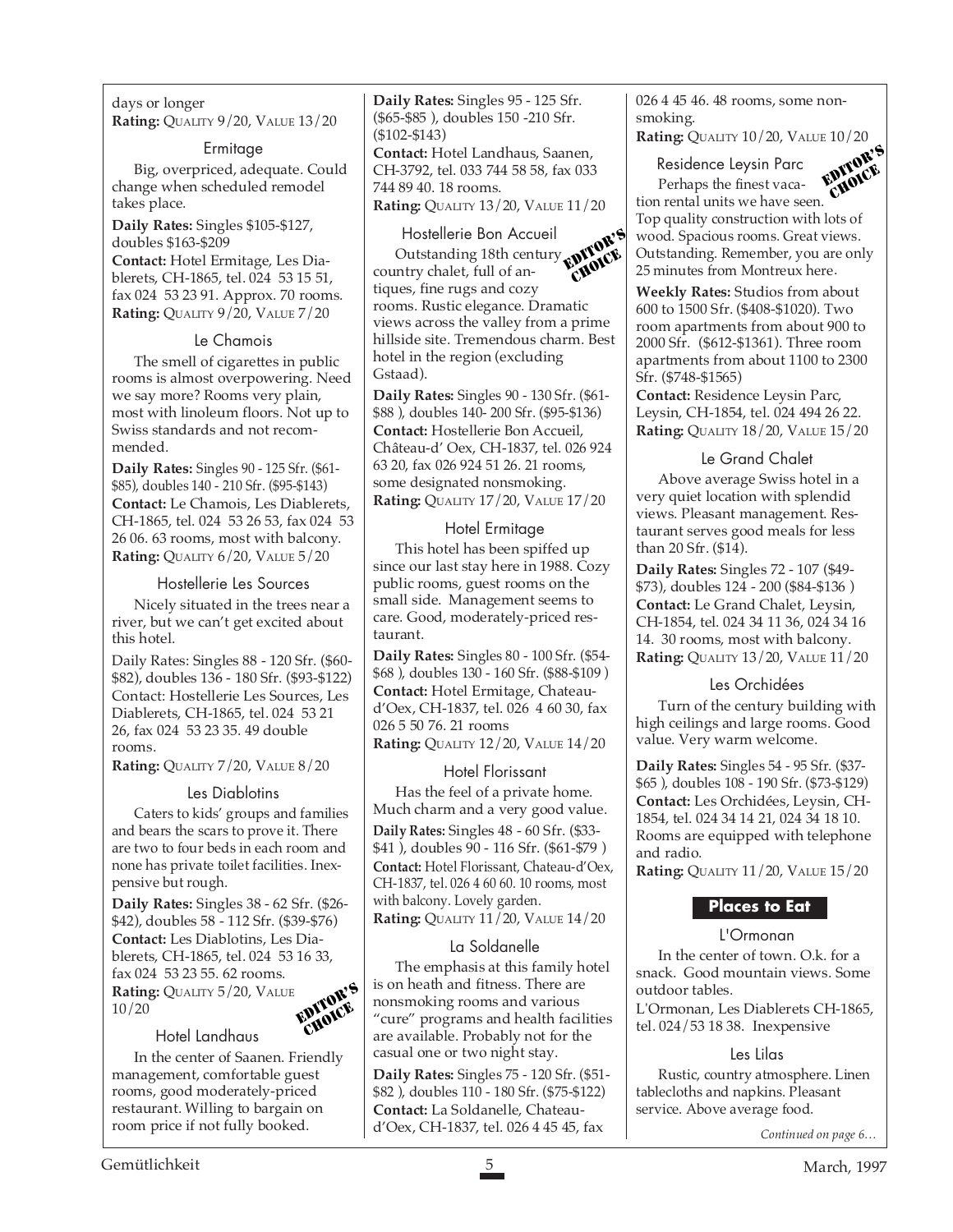## *THE VAUDOIS ALPS*

Les Lilas, Les Diablerets CH-1865, tel. 024/492 3134. Moderate.

#### Restaurant Kuklos

The view is the thing here. This revolving restaurant is at the top of the Berneuse and makes one revolution about every hour and a quarter. Accessible only via cable car from Leysin. The food is typical Swiss country fare.

La Berneuse Kuklos, Leysin CH-1854, tel. 024/494 3141, fax 024/494 3140. Expensive.

Hotel Bahnhof

EDITOR'S CHOICE<sub>R</sub>

No view, no style, but country food as good as we've ever had. You'll get second servings of main dishes and, if you want, extra salad and *Rösti* (fried potatoes). A favorite of locals. Very friendly.

Entering the village from Gstaad, turn left on the main street and look for the sign to the Bahnhof Hotel. Turn right at the parking lot of the railway station. The hotel is on Marktgässli.

Hotel Bahnhof, Gstaad-Saanen, CH-3792, tel. 033/744 1422. Moderate.

#### Hotel Landhaus

In the very center of town. Pleasant dining room with polished wood and heavy beams. The typical Swiss country cuisine is better than average. Friendly management. Hotel Landhaus, Saanen CH-3792, tel. 033/744 5858, fax 033/7448940. M Moderate.

#### *EUROPE TRAVEL DIGEST Continued from page 5*

Also available will be video games run by the Swiss lottery in which passengers can win up to \$3500. Swissair is currently testing customer response on selected aircraft and expects to have its entire long-haul fleet equipped by January 1998.

■ **Lufthansa** now offers nonstop service between Newark, New Jersey, and Munich. For passengers who purchase Newark-Munich tickets through April 30, the

roundtrip economy fare is \$411 and is good for travel through May 31, 1997. Lufthansa also has daily nonstop service between Newark and Frankfurt plus three flights daily from JFK to Germany.

■ **Geneva's Red Cross Museum** offers remarkable film footage. Some visitors weep when they view jerky World War I footage of former enemies, Germans and Englishmen, hugging and dancing as the armistice goes into effect, ending a war that killed 60,000,000 people. One especially poignant film, taken during the Spanish-American War, shows Red Cross nurses running out into gunfire to tend wounded soldiers.

Notable among several moving exhibits is the entire card index of the International Prisoners of War Agency, containing 7,000,000 cards.

Another exhibit is a 9' x 12' concrete block cell from an unnamed country in which 17 prisoners were held, some for as long as 90 days. The cell was dismantled and brought to Geneva. Seventeen pairs of footprints painted on the floor graphically show how crowded these prisoners were.

The building is intentionally stark. Human figures in exhibits are faceless.

The museum, which opened in 1988, was funded by government and private donations and has never taken funds from the International Red Cross.

Red Cross Museum, 17 Avenue de la Paix, Geneva, tel 022/733 2660. Admission is 10 Sfr. (\$7).

■ **Minotel Europe** includes over 200 small hotels and inns in Austria, Germany and Switzerland and 23 more in Eastern Europe.

Operated on a prepaid voucher system, the cost is about \$125 for a double room including private bath, breakfast and local tax. One child under 12 years is free with two adults in a double room and the seventh night is free for travelers staying six consecutive nights at the same property. Ask your travel agent to contact: 800-670-4857. ТW

## *Continued from page 5* **READERS' FORUM**

#### **Service Above and Beyond**

Re your Jan 1997 *Dear Subscriber* New Year's in Vienna mention.

After having standing room tickets for the 1981 New Year's Day concert of the **Vienna Philharmonic**, we were determined to see the concert sitting down. It took us nine years.

The procedure for obtaining tickets requires that requests reach the ticket office on New Year's Day, exactly one year in advance — a good trick if you can do it as mail is not delivered that day, and if it arrives early it is thrown out. We applied for eight years with no luck. When you published a review of the hotel **Römischer Kaiser** in 1988, we called the owner/manager in the fall of that year and he agreed to hand deliver, on New Year's Day, our letter requesting tickets for the next year.

 We wrote the application for tickets and enclosed our previous seven or eight rejections and forwarded it all to the hotel in Vienna. In February of 1990 we received a letter from the Friends of Music stating that we would hear more in September. In September we received a layout of the Musikverein and prices. We had to submit a check in Austrian shillings. Next we received a letter stating that we must pick up the tickets December 29th. Since we would be in Budapest on that day, we called the Römischer Kaiser again, and they picked up our tickets.

On January 1, 1990, we walked to the concert hall at 10:30 a.m. The hall is exquisite, small with great acoustics. We had excellent seats, close enough to see the sweat on Zubin's face and a few rows in front of Walter Cronkite. The crowd was well dressed, many in black tie. We suspect there was scalping of tickets, judging from the many non-Austrians in the audience. It was one of our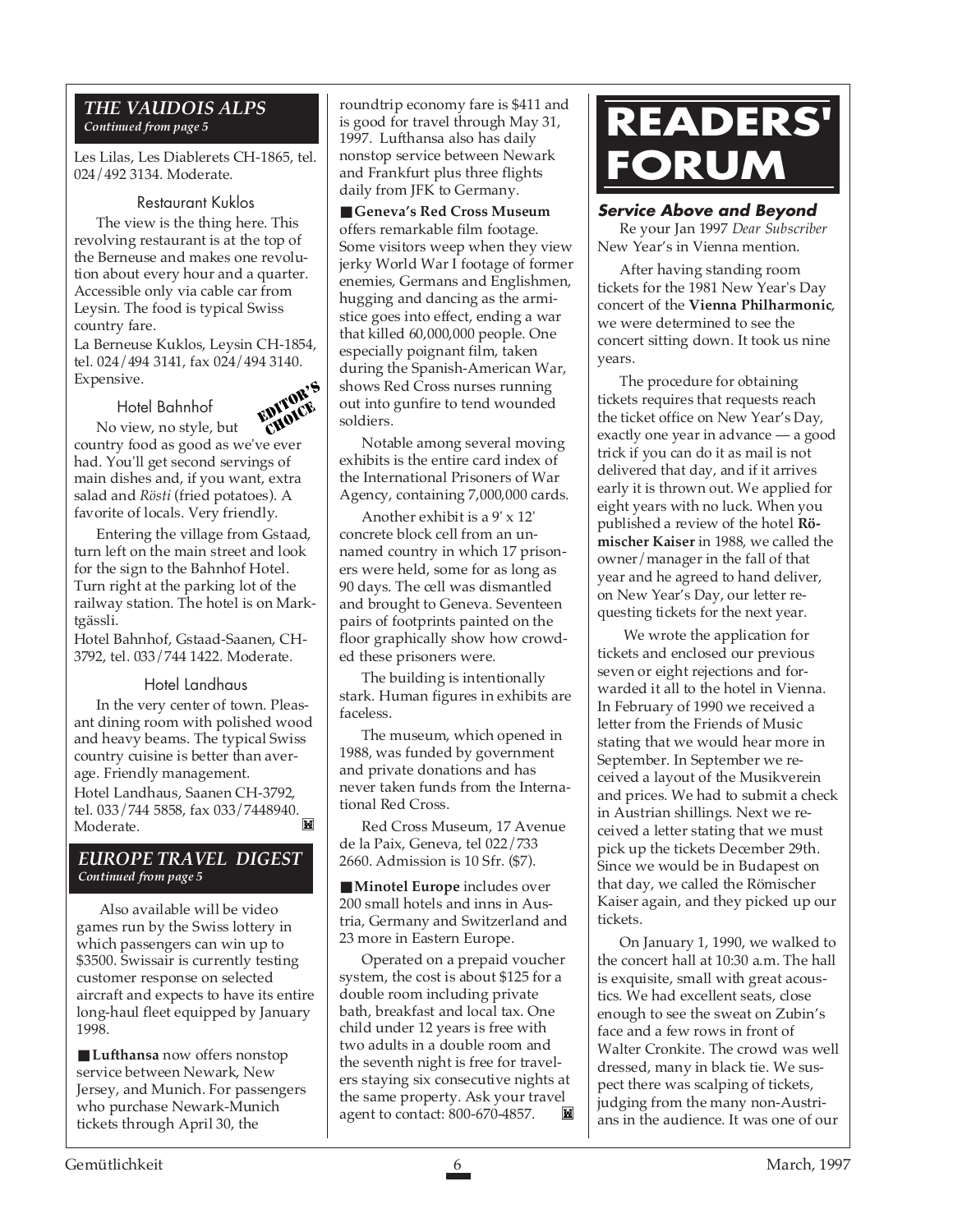greatest pleasures, but very expensive. The Römischer Kaiser is a lovely hotel.

Bill Chesnut, Charlotte NC

*(What a great travel story. The hotel's owner is Dr. Gerhard Jungreuthmayer, one of the reasons the Römischer Kaiser earned one of our first "G" awards.)*

#### **Our Man in Munich**

My family and I had the good fortune to spend last New Year's week in Munich, Germany. While there I met Art Horn who has been advertising himself as, "Your man in Europe" in recent issues of *Gemütlichkeit*. I thought you and your readers would appreciate knowing that Mr. Horn is exactly as he advertises himself and more. His English is flawless and he is a very interesting person to talk to. I recommend his services to your readers.

My wife and I thoroughly enjoy *Gemütlichkeit* and look forward to receiving each issue. Robert J. Reilly, Pontiac, IL

#### **Didn't Like Hotel Tiefenau**

I enjoy reading your travel letter and generally take your suggestions. Sometimes I disagree but not enough to write a rebuttal. However, there is a reader's comment in the January '97 issue on **Tiefenau Hotel** Zürich that requires a prompt and vehement denunciation.

(1) The hotel's self-service elevator accepts two people, period. No luggage of any kind will fit. The porter had to follow with our luggage — four pieces — he was perched on one of the suitcases.

(2) The threadbare, dirty carpet matched the peeling wallpaper. The king-size bed had a mattress that almost touched the floor in the middle of the bed....never mind the squeaky springs.

(3) The telephone instrument was resting on the top of the radio, in the corner of the room, outside the bathroom door.

(4) You ate the meager breakfast that was served, or rather, bread and coffee on a table for you to help

#### **Internet Travell**

**Site Name:** *HaCon Ingenieurgesellschaft mbH*

**URL:** http://www.hacon.de/

An absolutely marvelous Internet site for European train travelers is operated by German Rail. This site allows visitors to access train schedules all over Europe. From the main page select the English version and you will immediately find yourself at a very simple interactive page which asks your departure city, your arrival city and estimated date and time of travel (remember to use the European date style and the 24 hour clock: March 31, 1997 is 31.03.97 and 8:15 p.m. is 2015).

Next, click on "Search Connection," then on "Detail" and your itinerary will be displayed in a few seconds. Click on "Journey Guide" and you'll get an even more complete rundown, with arrival and departure times at every stop along the way.

**Site Name:** *Urlaub in Deutschland* **URL:** http://www.on-gmbh.de/ reisen/urlaub.html

Contains apartment and vacation home listings for Germany. Mostly in German but some English. By no means are the listings complete.

Unfortunately there is no consistency; some listings have no pictures, some have no prices or even phone or fax numbers. Still, a useful tool.

**Site Name:** *Hotels in Rothenburg o.b. Tauber*

**URL:** http://www.rothenburg.de/ Hotels.html

Contains a fairly complete list of hotels from pensions at 35 DM (\$21) per day to the **Hotel Eisenhut** which charges 380 DM (\$232) for its best double room. Includes phone and fax numbers and prices.

Some have their own home page such as **Hotel Garni Hornburg** (tel. 09861/84 80, fax 09861 / 55 70), which, based on very attractive color photos of its castle-like exterior, guest and public rooms and reasonable prices (double rooms about \$72 to \$87), is worth consideration.M

yourself. You did have a choice of a hard-boiled egg.

(5) The paper-thin walls are the crowning glory to an unpleasant day at Sfr. 330, which in September '96 came to \$273.

(6) A small refrigerator was located inside a dirty closet, we were afraid to open it, expecting creepy crawlers would greet us with opening claws.

The sole redeeming feature was the tight parking space for eight cars. I needed a quick exit to a BMW forwarder to drop off my new 540i for shipment to the U.S. and hop on the plane for London. The old saying that there are no bad hotels in Switzerland is not true...we just found one. Hopefully by now, for future tourists, they have done a major remodeling job. For sure, we will never return and/or recommend this place to anyone. By the way, the travel agent who recommended and booked me into this dump got holy hell from me. V.E. Vacakis, San Francisco, CA

#### **Hotel Report: Germany**

Here is a report of a recent fourweek trip to Germany with the primary objective of visiting some Christmas Markets we have wished to see for many years. Since we arrived before the markets began, we took a swing from Frankfurt down through the Black Forest and east along the southern border of Germany. The hotel rates that follow are for a double room with breakfast unless noted differently.

Triberg - **Parkhotel Wehrle** (Gästehaus) - 150 DM (\$90). Good location in city center with good food. Nice indoor pool and sauna facilities.

Oberammergau - **Hotel Wolf** - 120 DM (\$72). Near city center and comfortable.

Berchtesgaden - **Alpenhotel Denninglehen** - 204 DM (\$122). Located seven kilometers east of the city with a marvelous view over the valley. Indoor pool and sauna facilities.

*Continued on page 8…*